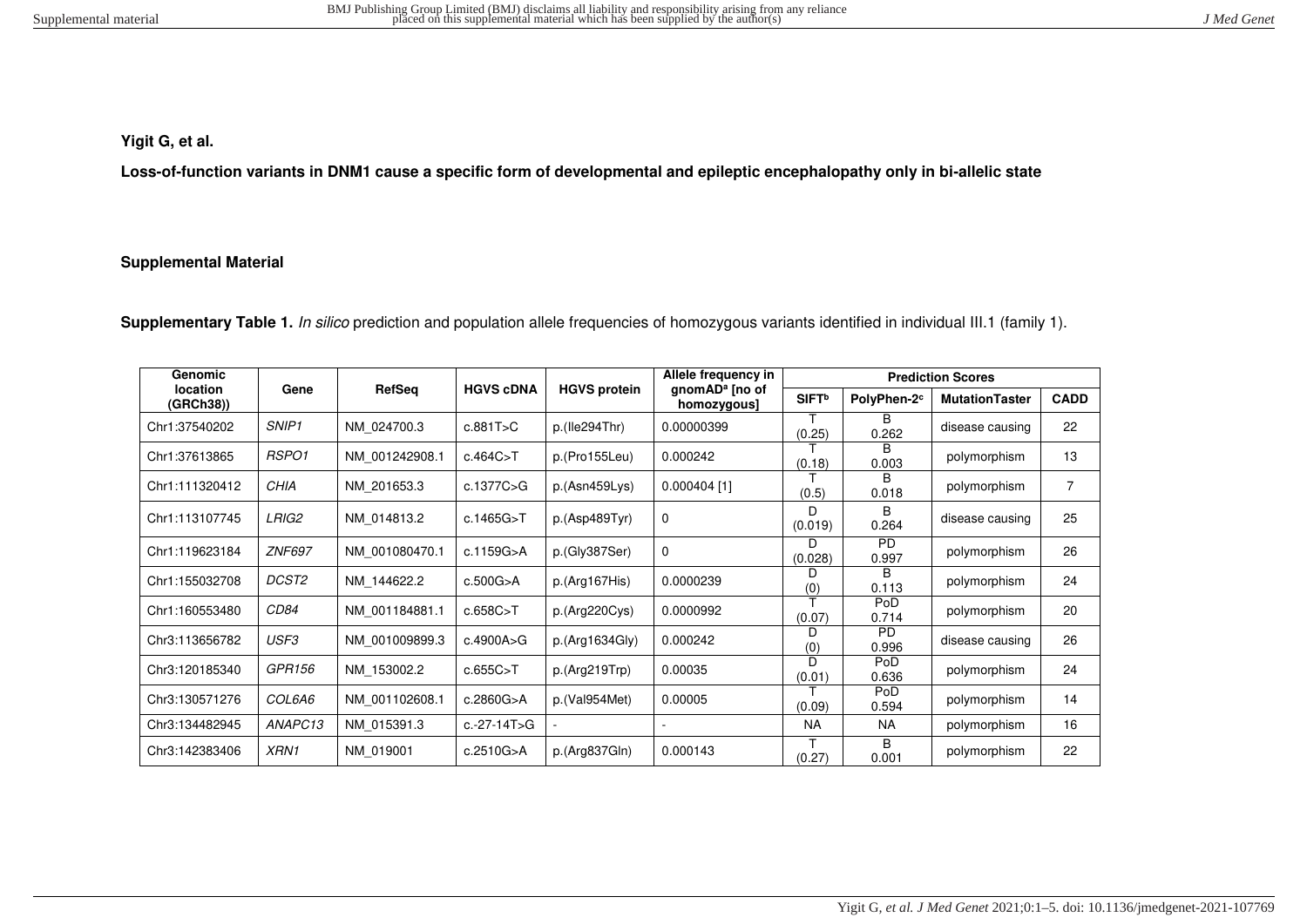| J Med Genet |
|-------------|
|-------------|

| Chr3:151880910 | SUCNR1            | NM 033050.5    | c.367A > G | p.(He123Val)   | 0.00000399     | D.<br>(0.04) | B.<br>0.003           | polymorphism    | 15             |
|----------------|-------------------|----------------|------------|----------------|----------------|--------------|-----------------------|-----------------|----------------|
| Chr4:6575322   | MAN2B2            | NM 015274.2    | c.112G > A | p.(Asp38Asn)   | 0.000269       | D<br>(0.01)  | <b>PD</b><br>1.000    | disease causing | 28             |
| Chr4:69639085  | UGT2A2            | NM 001105677.2 | c.556T>C   | p.(Ser186Pro)  | 0              | (0.15)       | PoD<br>0.750          | polymorphism    | 23             |
| Chr4:69639085  | UGT2A1            | NM 001252274.2 | c.1159T>C  | p.(Ser387Pro)  | $\Omega$       | (0.19)       | R<br>0.358            | polymorphism    | 23             |
| Chr4:112618143 | ZGRF1             | NM 018392.4    | c.1899A>C  | p.(Lys633Asn)  | 0.000048       | D<br>(0.01)  | B.<br>0.368           | polymorphism    | 18             |
| Chr4:128209866 | <i>LARP1B</i>     | NM 018078.3    | c.2558G>A  | p.(Ser853Asn)  | $\mathbf 0$    | (0.3)        | B.<br>0.136           | disease-causing | 17             |
| Chr9:127928479 | PIP5KL1           | NM 001135219.1 | c.233C > T | p.(Pro78Leu)   | 0.0000319      | (0.46)       | B.<br>0.001           | polymorphism    | $\overline{7}$ |
| Chr9:128203567 | DNM1              | NM 004408.3    | c.97C > T  | $p.(GIn33*)$   | $\mathbf 0$    | <b>NA</b>    | <b>NA</b>             | disease causing | 26             |
| Chr9:131504262 | POMT <sub>1</sub> | NM 007171.3    | c.44T>C    | p.(He15Thr)    | $\Omega$       | D<br>(0)     | B.<br>0.126           | disease causing | 23             |
| Chr15:43800640 | HYPK              | NM 016400.3    | c.42T>G    | p.(Asp14Glu)   | $\Omega$       | (0.11)       | B<br>0.274            | disease causing | 18             |
| Chr15:45253505 | SLC28A2           | NM 004212.3    | c.155C > G | p.(Pro52Arg)   | 0.0000159      | (0.28)       | B.<br>0.035           | polymorphism    | 0              |
| Chr15:64153333 | <b>SNX22</b>      | NM 024798.2    | c.353A>G   | p.(Asn118Ser)  | 0.000114       | (1)          | <sub>R</sub><br>0.000 | polymorphism    | $\overline{7}$ |
| Chr18:8785987  | MTCL1             | NM 015210.3    | c.1783G>A  | p.(Glu595Lys)  | 0.0000823      | т<br>(0.17)  | PoD<br>0.634          | disease causing | 23             |
| Chr19:1109420  | SBNO2             | NM 014963.2    | c.3220C>T  | p.(Arg1074Cys) | $0.000440$ [2] | D<br>(0)     | <b>PD</b><br>0.912    | disease causing | 24             |

<sup>a</sup>Accessed in February 2021

**bScore 1-0, D deleterious, T Tolerated** 

 $c$ HumVar prediction, Score 0-1, B benign, PD probably damaging, PoD possibly damaging

NA Not available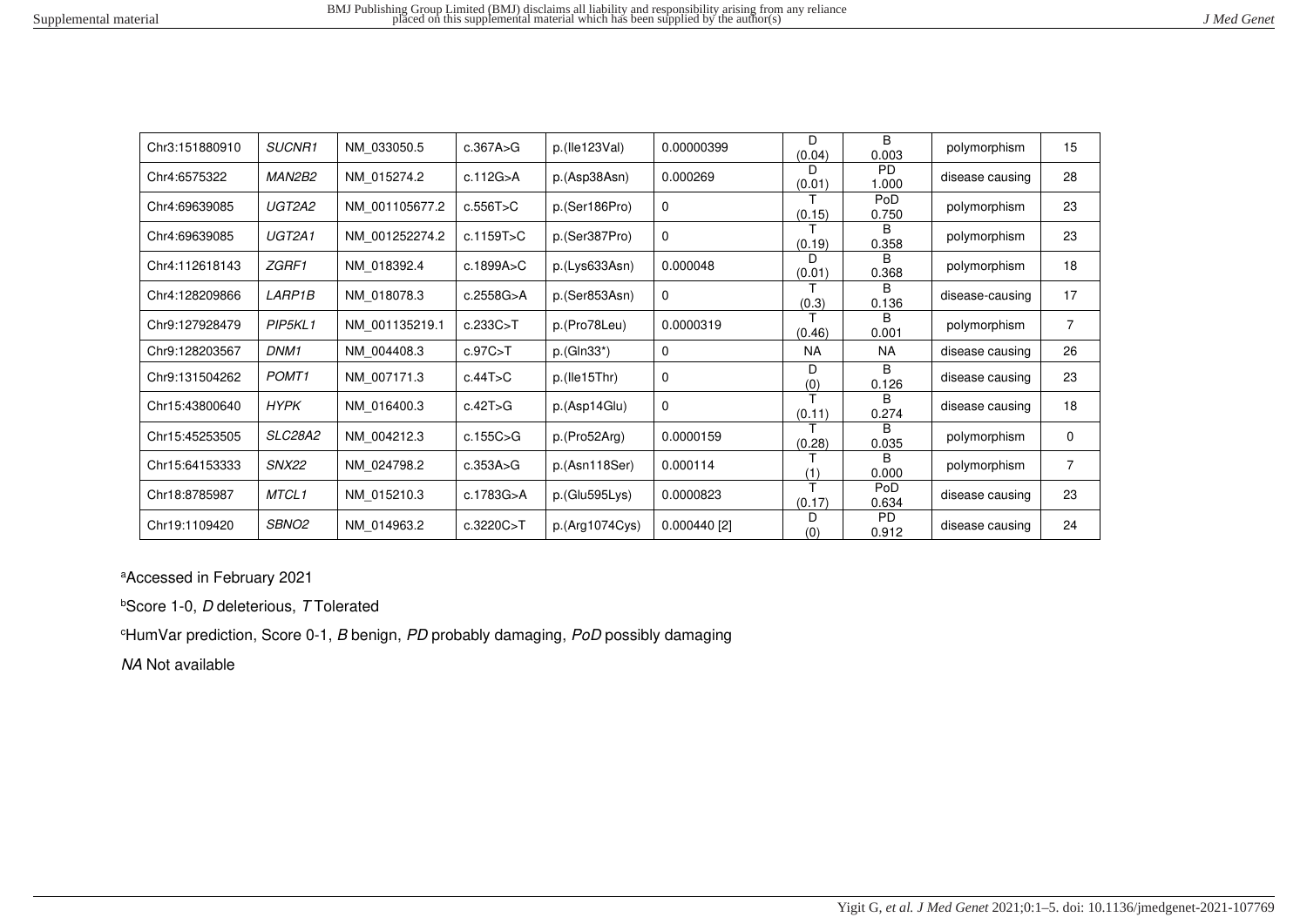**Supplementary Table 2**. In silico prediction and population allele frequencies of homozygous variants identified in individual III.6 (family 2).

| <b>Genomic location</b> | Gene          |             | <b>HGVS cDNA</b> | <b>HGVS protein</b> | Allele frequency in |                                              |              | <b>Prediction Scores</b> |             |
|-------------------------|---------------|-------------|------------------|---------------------|---------------------|----------------------------------------------|--------------|--------------------------|-------------|
| (GRCh 38)               | <b>RefSeg</b> |             |                  |                     | anomAD              | SIFT <sup>b</sup><br>PolvPhen-2 <sup>c</sup> |              | <b>MutationTaster</b>    | <b>CADD</b> |
| Chr9: 128222197         | DNM1          | NM 004408.4 | c.850C > T       | p.(Gln284*)         |                     | <b>NA</b>                                    | <b>NA</b>    | disease causing          | 43          |
| Chr22:50448300          | SBF1          | NM 002972.4 | c.5296C>T        | p.(Arg1766Cys)      | 0.00008454          | (0.07)                                       | PoD<br>0.540 | disease causing          | 25          |

<sup>a</sup>Accessed in February 2021

 $b$ Score 1-0, *D* deleterious, *T* Tolerated

 $e$ HumVar prediction, Score 0-1, B benign, PD probably damaging, PoD possibly damaging

NA Not available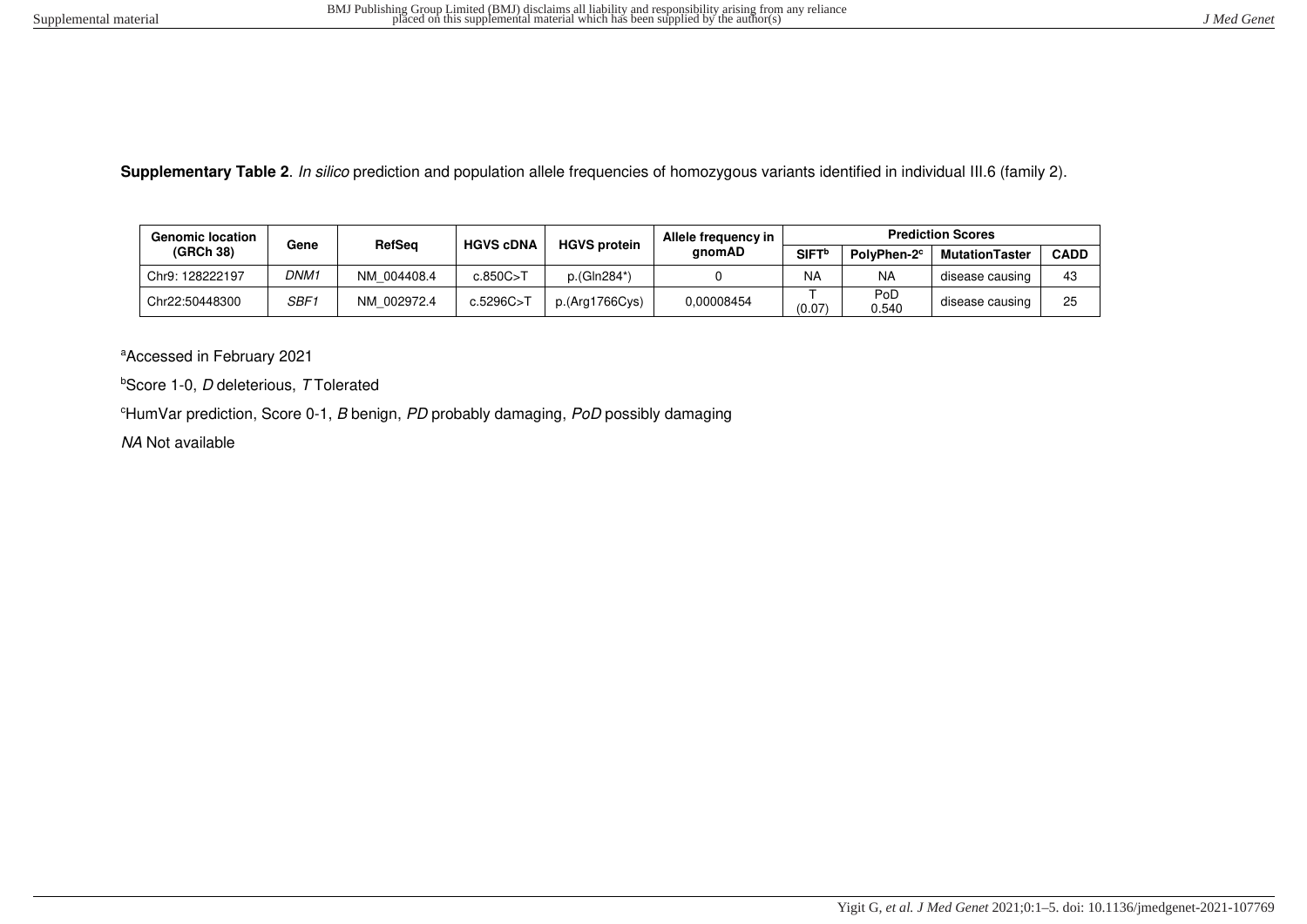**Supplementary Table 3.** Genotypes and associated clinical phenotypes in DNM1 encephalopathy.

| Reference                    |                          | EuroEPINOMICS-RES Consortium et al., 2014 [11] |                                   |                          |                         |                              | Nakashima et al., 2016 [14]           | Brereton et al., 2018 [16] |                           |                        | This report                  |
|------------------------------|--------------------------|------------------------------------------------|-----------------------------------|--------------------------|-------------------------|------------------------------|---------------------------------------|----------------------------|---------------------------|------------------------|------------------------------|
| DNM1 variant                 | c.529G>C;<br>p.Ala177Pro | c.618G>C;<br>p.Lys206Asn                       | c.1076G>C;<br>p.Gly359Ala         | c.709C>T;<br>p.Arg237Trp | c.194C>A;<br>p.Thr65Asn | c.127G>A;<br>p.Gly43Ser      | c.709C>T;<br>p.Arg237Trp              | c.1603A>G;<br>p.Lys535Glu  | c.1603A>G;<br>p.Lys535Glu | c.97C>T;<br>p.(Gln33*) | c.850C>T;<br>p.(Gln284*)     |
| Zygousity                    | het                      | het                                            | het                               | het                      | het                     | het                          | het                                   | het                        | het                       | hom                    | hom                          |
| Number of patients           | $\mathbf{1}$             | $\mathbf{1}$                                   | $\mathbf{1}$                      | $\mathbf{1}$             | $\mathbf{1}$            | $\mathbf{1}$                 | $\mathbf{1}$                          | $\mathbf{1}$               | $\mathbf{1}$              | $\mathbf{1}$           | $\overline{1}$               |
| Age at last follow-up        | 15y                      | 8 y                                            | 6 y                               | 13y                      | 6 y                     | 15y                          | 6 y                                   | 8 y, monozygotic twins     |                           | 5 y                    | 3y8m                         |
| Somatic growth               |                          |                                                |                                   |                          |                         |                              |                                       |                            |                           |                        |                              |
| Weight at birth              | n. r.                    | n. r.                                          | n. r.                             | n. r.                    | n. r.                   | n. r.                        | n. r.                                 | >97th centile              | 50-90th cent.             | $+0.2$ SD              | $-0.9$ SD                    |
| Length at birth              | n. r.                    | n. r.                                          | n. r.                             | n. r.                    | n. r.                   | n. r.                        | n. r.                                 | >97th centile              | >97th centile             | $+0.1$ SD              | $-0.8$ SD                    |
| HC at birth                  | n. r.                    | n. r.                                          | n. r.                             | n. r.                    | n. r.                   | n. r.                        | n. r.                                 | 80th centile               | 65th centile              | $+0.1$ SD              | $-0.7SD$                     |
| Weight at follow-up          | n. r.                    | n. r.                                          | n. r.                             | n. r.                    | n. r.                   | n. r.                        | n. r.                                 | 24th centile               | 30th centile              | $-2.1$ SD              | $-3.7SD$                     |
| Length at follow-up          | n. r.                    | n. r.                                          | n. r.                             | n. r.                    | n. r.                   | n. r.                        | n. r.                                 | 28th centile               | 22th centile              | $-2.4$ SD              | $-3.1$ SD                    |
| HC at follow-up              | n. r.                    | n. r.                                          | n. r.                             | microcephaly             | n. r.                   | n. r.                        | n. r.                                 | 85th centile               | 95th centile              | $-4.4$ SD              | $-4.5$ SD                    |
| Motor and speech development |                          |                                                |                                   |                          |                         |                              |                                       |                            |                           |                        |                              |
| Sitting                      | yes                      | yes                                            | yes                               | no                       | no                      | yes                          | yes                                   | yes                        | yes                       | no                     | no                           |
| Walking                      | yes                      | no                                             | no                                | no                       | no                      | yes                          | yes                                   | yes                        | yes                       | no                     | no                           |
| Functional hand use          | n. r.                    | n. r.                                          | n. r.                             | n. r.                    | n. r.                   | n. r.                        | n. r.                                 | yes                        | yes                       | no                     | no                           |
| Verbal expression            | no                       | no                                             | no                                | no                       | no                      | no                           | no                                    | yes                        | yes                       | no                     | no                           |
| <b>Neurological features</b> |                          |                                                |                                   |                          |                         |                              |                                       |                            |                           |                        |                              |
| Epilepsy (onset; type)       | 7 m; VS                  | 6 m: VS                                        | 2 m; IS                           | 12 m: VS                 | 13 m; VS                | 11 m; LGS                    | 10 m; West syn.                       | no                         | no                        | 4 m; FS                | 6 m: FS                      |
| <b>EEG</b>                   | MFED, GSW, slow<br>bg    | Hyps, MFED,<br>GSW, slow bg                    | GSW                               | Hyps, GSW, slow<br>bg    | Hyps, MFED,<br>slow bg  | partial hyps,<br><b>MFED</b> | MFED. GSW                             | normal                     | normal                    | Hyps, MFED             | Hyps, MFED                   |
| Hypotonia                    | yes                      | yes                                            | yes                               | yes                      | yes                     | n. r.                        | yes                                   | yes                        | yes                       | yes                    | yes                          |
| Spasticity                   | n. r.                    | n. r.                                          | n. r.                             | n. r.                    | n. r.                   | n. r.                        | n. r.                                 | n. r.                      | n. r.                     | yes                    | no                           |
| Dystonia                     | n. r.                    | n. r.                                          | n. r.                             | n. r.                    | n. r.                   | n. r.                        | yes                                   | n. r.                      | n. r.                     | yes                    | yes                          |
| Feeding problems             | n. r.                    | n. r.                                          | n. r.                             | n. r.                    | n. r.                   | n. r.                        | n. r.                                 | n. r.                      | n. r.                     | yes                    | yes                          |
| Visual impairment            | n. r.                    | n. r.                                          | n. r.                             | yes                      | yes                     | n. r.                        | n. r.                                 | n. r.                      | n. r.                     | yes                    | yes                          |
| Miscellaneous                |                          |                                                | seizure free on<br>ketogenic diet |                          |                         |                              |                                       | mild-moderate ID, autism   |                           | scoliosis              | mild bilat. optic<br>atrophy |
|                              |                          |                                                |                                   |                          |                         |                              |                                       |                            |                           |                        |                              |
| Neuroimaging                 | normal                   | normal                                         | normal                            | cerebral atrophy         | cerebral atrophy        | normal                       | arachnoid cyst right<br>temporal lobe | n. p.                      | normal                    | <b>ACC</b>             | cerebral atrophy             |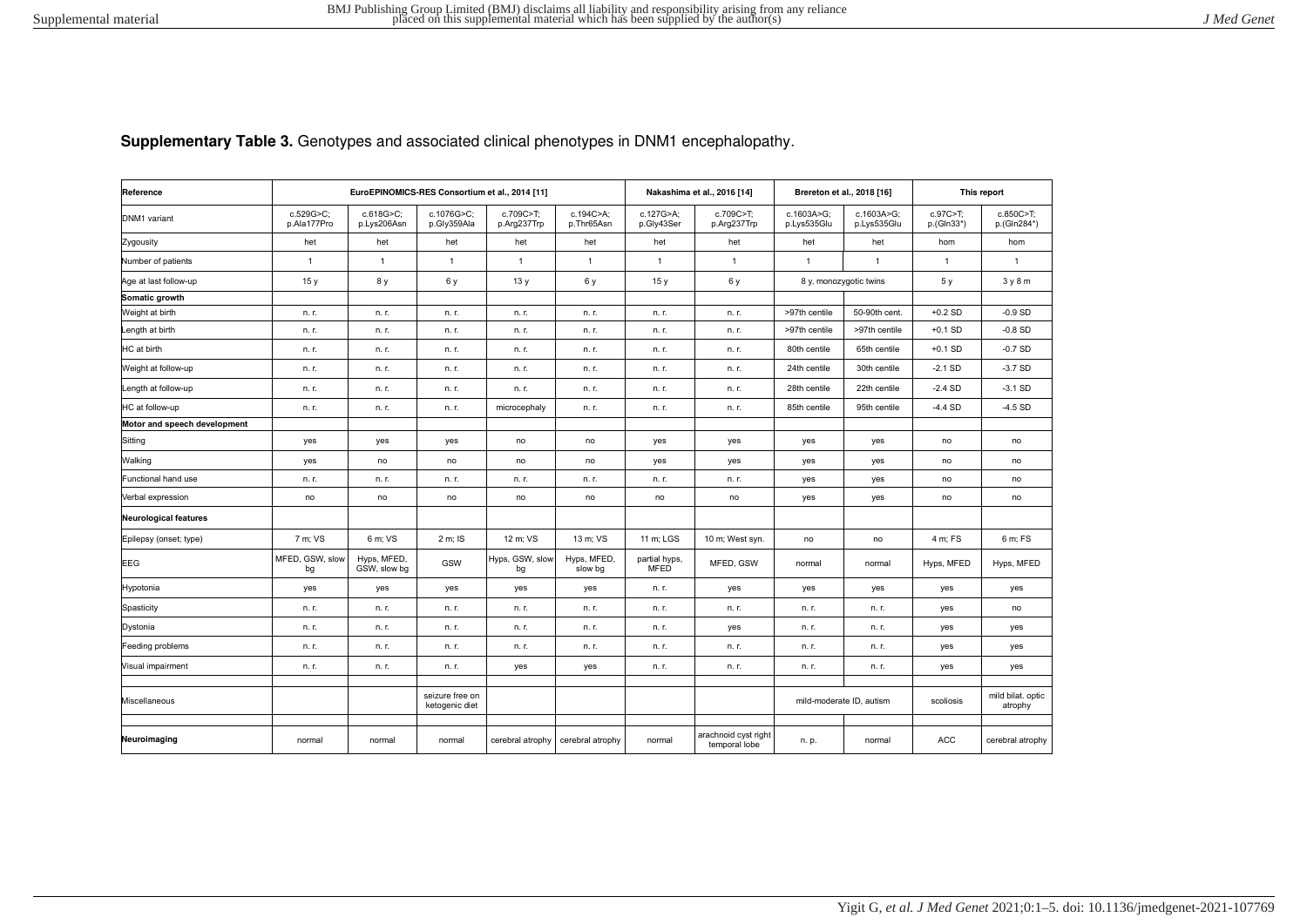## **Supplementary Table 3. continued**

| Reference                    |                         |                         |                         |                          |                          |                          |                          | von Spiczak et al., 2017 [15]          |                           |                                |                                        |                                   |                           |                           |
|------------------------------|-------------------------|-------------------------|-------------------------|--------------------------|--------------------------|--------------------------|--------------------------|----------------------------------------|---------------------------|--------------------------------|----------------------------------------|-----------------------------------|---------------------------|---------------------------|
| DNM1 variant                 | c.127G>A:<br>p.Gly43Ser | c.134G>A:<br>p.Ser45Asn | c.194C>A:<br>p.Thr65Asn | c.416G>T:<br>p.Gly139Val | c.529G>C:<br>p.Ala177Pro | c.616A>G:<br>p.Lys206Glu | c.618G>C:<br>p.Lys206Asn | c.709C>T:<br>p.Arg237Trp               | c.731 G>A:<br>p.Ser238lle | c.1037G>T:<br>p.Gly346Val      | c.1075G>A:<br>p.Gly359Arg              | c.1076G>C:<br>p.Gly359Ala         | c.1117G>A:<br>p.Glu373Lys | c.1109G>A:<br>p.Gly397Asp |
| Zygousity                    | het                     | het                     | het                     | het                      | het                      | het                      | het                      | het                                    | het                       | het                            | het                                    | het                               | het                       | het                       |
| Number of patients           | $\overline{1}$          | $\overline{1}$          | $\overline{1}$          | $\overline{1}$           | $\mathbf{1}$             | $\mathbf{1}$             | $\overline{1}$           | $\overline{7}$                         | $\overline{1}$            | 1                              | $\overline{2}$                         | $\overline{1}$                    | -1                        | $\overline{1}$            |
| Age at last follow-up        | 8 y                     | 2v                      | 8 y                     | 18 <sub>V</sub>          | 15v                      | 9 y                      | 8 y                      | 2 to 24 $y$                            | 19 <sub>V</sub>           | 13y                            | both 1 y                               | 7 <sub>V</sub>                    | 5v                        | 2v                        |
| Somatic growth               |                         |                         |                         |                          |                          |                          |                          |                                        |                           |                                |                                        |                                   |                           |                           |
| Weight at birth              | n. r.                   | n. r.                   | n. r.                   | n. r.                    | n. r.                    | n. r.                    | n. r.                    | n. r.                                  | n. r.                     | n. r.                          | n. r.                                  | n. r.                             | n. r.                     | n. r.                     |
| Length at birth              | n. r.                   | n. r.                   | n. r.                   | n. r.                    | n. r.                    | n. r.                    | n. r.                    | n. r.                                  | n. r.                     | n. r.                          | n. r.                                  | n. r.                             | n. r.                     | n. r.                     |
| HC at birth                  | n. r.                   | n. r.                   | n. r.                   | n. r.                    | n. r.                    | n. r.                    | n. r.                    | n. r.                                  | n. r.                     | n. r.                          | n. r.                                  | n. r.                             | n. r.                     | n. r.                     |
| Weight at follow-up          | n. r.                   | n. r.                   | n. r.                   | n. r.                    | n. r.                    | n. r.                    | n. r.                    | n. r.                                  | n. r.                     | n. r.                          | n. r.                                  | n. r.                             | n. r.                     | n. r.                     |
| Length at follow-up          | n. r.                   | n. r.                   | n. r.                   | n. r.                    | n. r.                    | n. r.                    | n. r.                    | n. r.                                  | n. r.                     | n. r.                          | n. r.                                  | n. r.                             | n. r.                     | n. r.                     |
| HC at follow-up              | microcephaly            | n. r.                   | n. r.                   | n. r.                    | n. r.                    | n. r.                    | n. r.                    | n. r.                                  | n. r.                     | n. r.                          | microcephaly                           | microcephaly                      | n. r.                     | microcephaly              |
| Motor and speech development |                         |                         |                         |                          |                          |                          |                          |                                        |                           |                                |                                        |                                   |                           |                           |
| Sitting                      | no                      | no                      | no                      | no                       | no                       | no                       | no                       | no                                     | no                        | no                             | no                                     | no                                | no                        | no                        |
| Walking                      | no                      | no                      | no                      | no                       | no                       | no                       | no                       | no                                     | no                        | no                             | no                                     | no                                | no                        | no                        |
| Functional hand use          | n. r.                   | n. r.                   | n. r.                   | n. r.                    | n. r.                    | n. r.                    | n. r.                    | n. r.                                  | n. r.                     | n. r.                          | n. r.                                  | n. r.                             | n. r.                     | n. r.                     |
| Verbal expression            | no                      | no                      | no                      | no                       | no                       | no                       | no                       | no                                     | no                        | no                             | no                                     | no                                | no                        | no                        |
| <b>Neurological features</b> |                         |                         |                         |                          |                          |                          |                          |                                        |                           |                                |                                        |                                   |                           |                           |
| Epilepsy (onset; type)       | 3 w; AS, MS             | no                      | 13 m; VS                | 4 m: VS                  | 7 m; VS                  | 2 m: VS                  | 6 m: VS                  | 3 to 12 m; VS                          | 8 m: GTCS                 | 6 m: VS                        | no / 1 m, VS                           | 2 m; IS                           | 4 y 6 m; VS               | 3 m: IS. MS               |
| EEG                          | slow bg                 | normal                  | Hyps, MFED,<br>slow bg  | Hyps, MFED,<br>slow bg   | MFED, slow bg            | <b>MFED</b>              | Hyps, MFED,<br>slow bg   | Hyps, MFED,<br>slow bg in most<br>pat. | n. r.                     | Hyps, MFED,<br>slow bg         | MFED, slow bg                          | SSW                               | GSW, slow bg              | Hyps, MFED,<br>slow bg    |
| Hypotonia                    | yes                     | yes                     | yes                     | yes                      | yes                      | yes                      | yes                      | yes                                    | yes                       | yes                            | yes                                    | yes                               | n. r.                     | yes                       |
| Spasticity                   | yes                     | n. r.                   | n. r.                   | yes                      | n. r.                    | n. r.                    | n. r.                    | yes                                    | n. r.                     | n. r.                          | n. r. / yes                            | n. r.                             | n. r.                     | n. r.                     |
| Dystonia                     | yes                     | n. r.                   | n. r.                   | yes                      | n. r.                    | yes                      | n. r.                    | yes                                    | n. r.                     | n. r.                          | n. r. / yes                            | n. r.                             | n. r.                     | n. r.                     |
| Feeding problems             | n. r.                   | n. r.                   | n. r.                   | n. r.                    | n. r.                    | n. r.                    | n. r.                    | n. r.                                  | n. r.                     | n. r.                          | n. r.                                  | n. r.                             | n. r.                     | n. r.                     |
| Visual impairment            | n. r.                   | n. r.                   | n. r.                   | n. r.                    | n. r.                    | n. r.                    | n. r.                    | n. r.                                  | n. r.                     | n. r.                          | n. r.                                  | n. r.                             | n. r.                     | n. r.                     |
| <b>Miscellaneous</b>         |                         |                         |                         |                          |                          |                          |                          |                                        |                           |                                | multifocal<br>subcortical<br>myoclonus |                                   | FIRES at 4.5 y            |                           |
| Neuroimaging                 | normal                  | n. p.                   | cerebral atrophy        | normal                   | normal                   | n. p.                    | normal                   | normal /<br>cerebral atrophy           | normal                    | hypoplasia of<br>frontal lobes |                                        | thin CC / normal cerebral atrophy | normal                    | n. p.                     |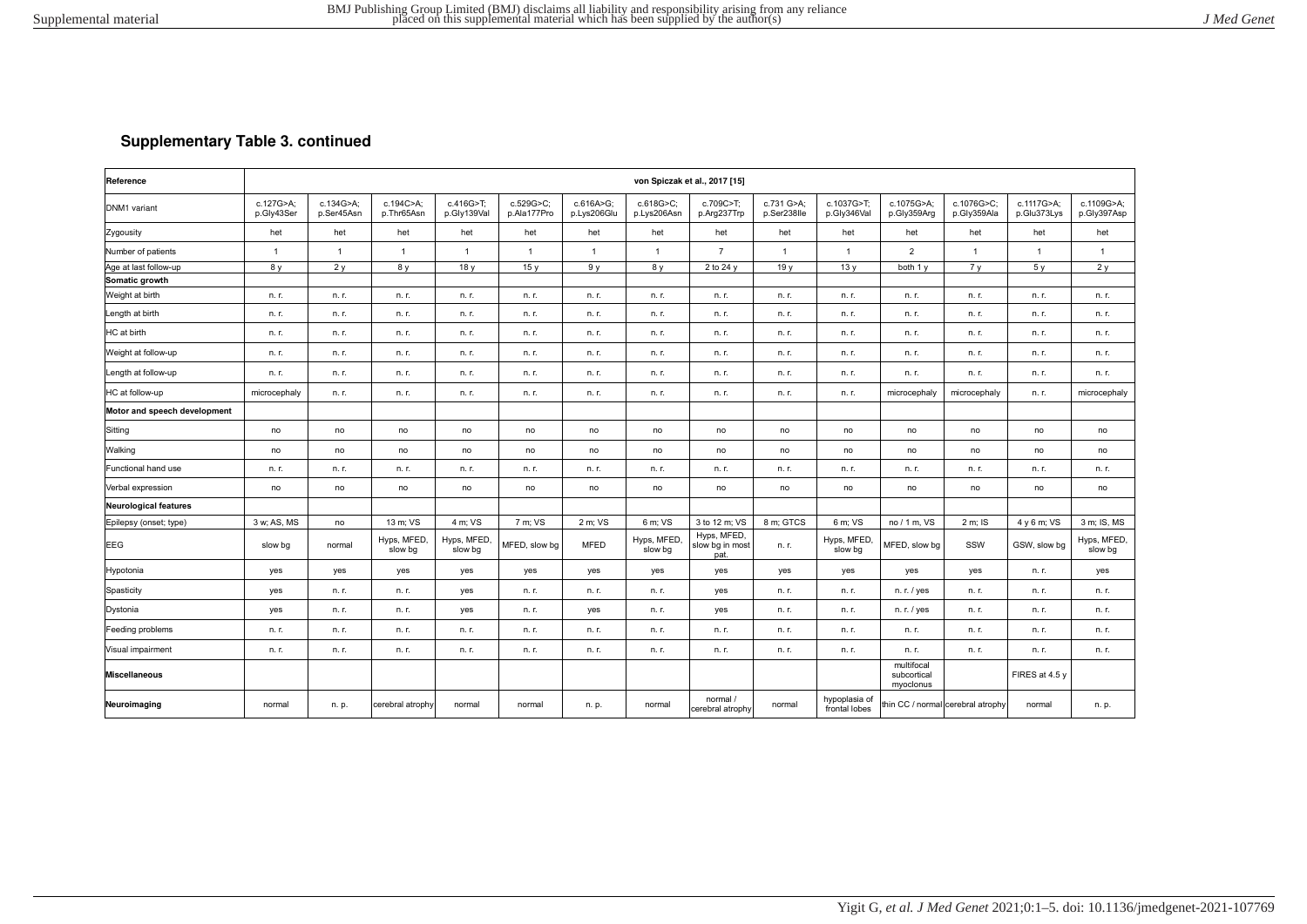Abbreviations: ACC, agenesis of corpus callosum; AS, absence seizures; bg, background; CC, corpus callosum; FIRES, febrile infection-related epilepsy syndrome; FS, focal seizures; GSW, generalized spike-wave discharges; GTCS, generalized tonic-clonic seizures; ID, intellectual disability; HC, occipitofrontal head circumference; het., heterozygous; hom., homozygous; Hyps, hypsarrhythmia; IS, infantile spasms; LGS, Lennox-Gastaut syndrome; m, months; MFED, multifocal epileptiform discharges; MS, myoclonic seizures; n. p., not performed; n.r., not reported; SD, standard deviation; SSW, slow spike-wave discharges; VS, various seizure types; y, years; position referring to DNM1 (ENST00000372923.8, NM 004408.3).